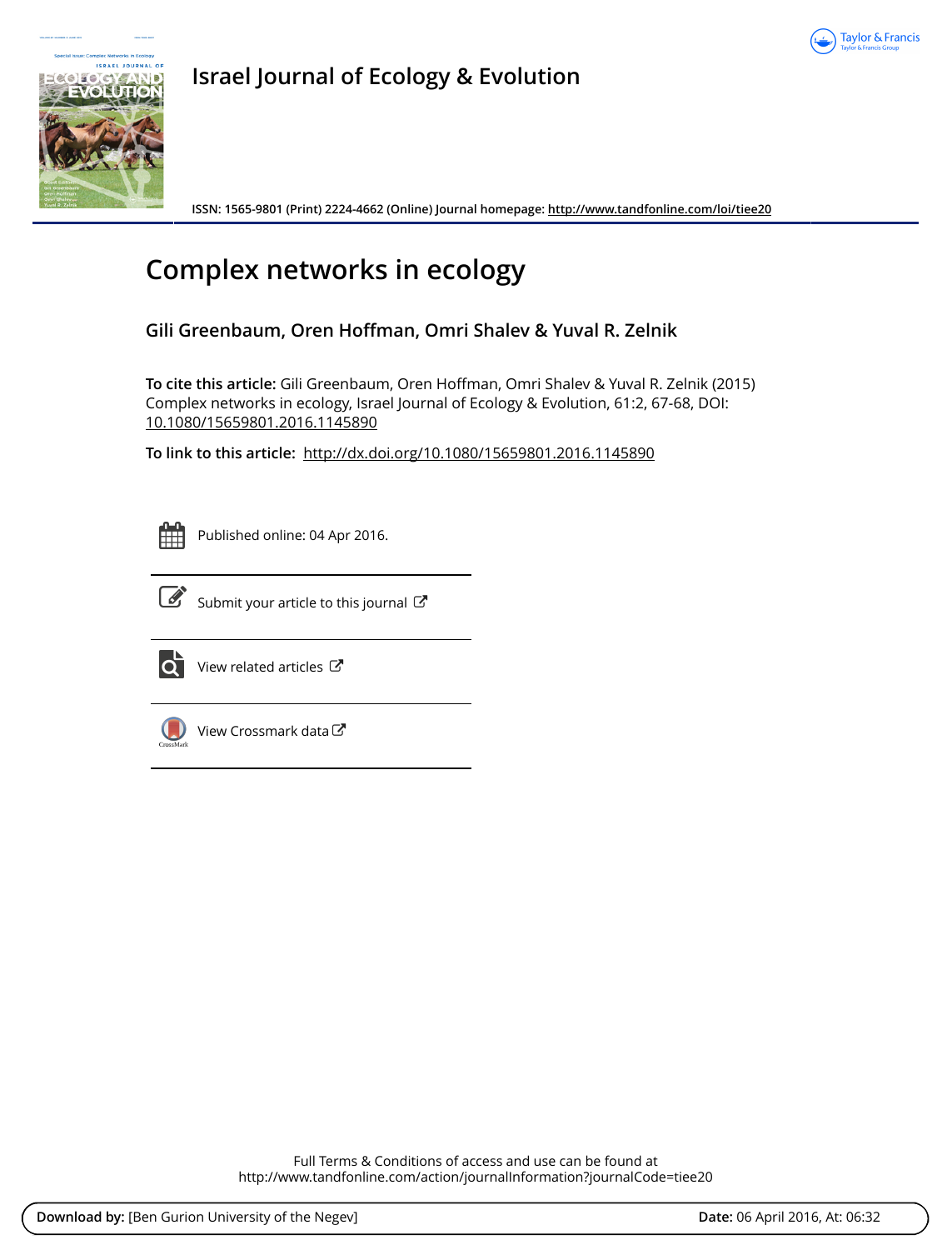

# INTRODUCTORY ARTICLE

Complex networks in ecology

Gili Greenbau[m](#page-2-0) <sup>® [a](#page-1-0)[,b](#page-1-1)\*</sup>, Oren Hoffman<sup>[c](#page-1-3)</sup>, Omri Shalev<sup>[b](#page-1-1)</sup> and Yuval R. Zelnik<sup>a</sup>

<span id="page-1-3"></span><span id="page-1-1"></span><span id="page-1-0"></span><sup>a</sup>Department of Solar Energy and Environmental Physics, The Jacob Blaustein Institutes for Desert Research, Ben-Gurion University of the Negev, Midreshet Ben-Gurion, Israel; <sup>b</sup>Mitrani Department of Desert Ecology, The Jacob Blaustein Institutes for Desert Research, Ben-Gurion University of the Negev, Midreshet Ben-Gurion, Israel; <sup>c</sup>The Wyler Department of Dryland Agriculture, The Jacob Blaustein Institutes for Desert Research, Ben-Gurion University of the Negev, Midreshet Ben-Gurion, Israel

(Received 29 November 2015; accepted 22 January 2016)

One of the major goals of ecology as a discipline is to study, model and understand interactions between different entities in nature  $-$  biological organisms and their environments. As such, ecology is more about the properties of the sum of interacting units, the "gestalt", than about the specific characteristics of any particular organism or environment. Ecological models are attempts to describe and explain the consequences of such interactions. "Everything should be made as simple as possible, but not simpler" goes the famous saying, attributed to Albert Einstein, and on this fine line treads the complicated task of ecological research. However, the complex nature of many ecosystems has forced ecologists, in most cases, to design simplistic models, ignoring many aspects of the complexity inherent in ecological systems. The fear that such models fail to capture important aspects of ecological systems has, and still does, trouble many ecologists.

By the same time that modern ecological thinkers began confronting these difficult questions regarding ecological systems, the famous German mathematician Leonhard Euler was presenting his work on the solution to the "Seven bridges of Königsberg" problem. Euler showed that it was impossible to traverse the city's seven bridges without crossing any bridge twice. This he did by ignoring the characteristics of the objects  $-$  the city's islands and  $b$ ridges  $-$  and by focusing on the way these object relate to one another, their topology. This initiated the mathematical field of graph theory. In the last several decades, researchers from various disciplines have applied graph theory to a variety of real-world systems, in order to understand real-world phenomenon that may arise as a consequence of complex arrays of interactions between discrete elements. This revised mathematical field is termed "network science" (Newman [2010](#page-2-1)), and its focus is mathematical constructs called networks, or graphs, that comprise of discrete entities termed "nodes" (or "vertices"), and interactions between the nodes termed "edges". Seminal works in the late 1990s, such as the work on "small-world" networks (Watts & Strogatz [1998](#page-2-2)) and scale-free networks (Barabási & Albert [1999\)](#page-2-3), showed that new insights into complex phenomenon can be attained through the use of networks. They also showed that many unrelated real-world networks, such as the Internet, social networks, power grids or airline flight networks, share unexpected universal properties. This has led to a surge of studies applying network theory to various fields and the use of networks to represent and model many systems.

The application of network science to ecology is therefore more than natural, as both sciences focus on the nature of interactions rather than the nature of objects or units. The number of ecological studies using network theory has been rising in the last three decades (Heleno et al. [2014](#page-2-4)), as the framework of network science now allows ecologists to model non-trivial interactions between ecosystem components, and to understand how universal properties of networks affect the behavior of such ecosystems (Bascompte [2007](#page-2-5)). In community ecology, interactions between different species are being modeled using networks called food webs or ecological networks. In ecological epidemiology, the spread of pathogens between individuals is modeled using networks. Networks have been extensively used to describe gene interactions in genetic regulatory networks, and consequently are now being applied to ecological genomics. The genetic structure of populations is also being studied using networks, both to describe genetic interactions between populations via gene flow and the genetic similarities between individuals. Patch networks describe movement of individuals between non-trivially connected habitat patches to study demographic and genetic questions in structured populations. Social networks are used in behavioral ecology to understand social structures and study the evolutionary dynamics that lead to different types of sociality.

However, this synthesis between ecology and network science is only at its infancy, and much more could be gained in terms of understanding complex ecological systems. From a theoretical perspective, network theory has been quite extensively applied to ecological epidemiology, ecological genomics, community ecology, and habitat patch networks and less so to population genetics and animal social networks. Nevertheless, actual ecological datasets describing network structure are scarce, and few experimental ecological studied are designed with the application of network analysis in mind. This special

<span id="page-1-2"></span><sup>\*</sup>Corresponding author. Email: [gilgreen@post.bgu.ac.il](mailto:gilgreen@post.bgu.ac.il)